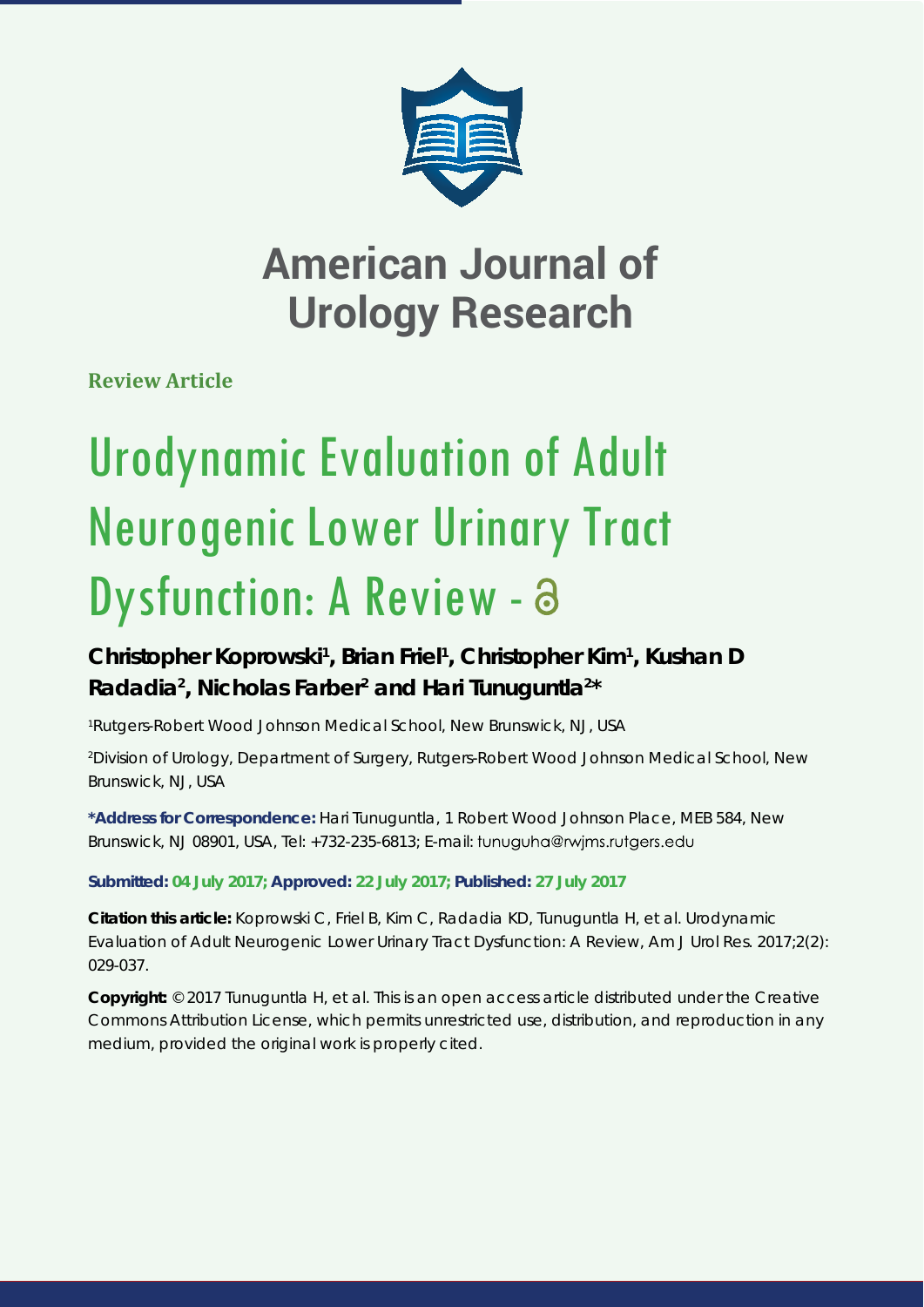# Suifes ture

# **ABSTRACT**

Disorders of the lower urinary tract can have a significant impact on quality of life. This is especially true in the case of neurogenic lower urinary tract dysfunction also known as the neurogenic bladder. Caused by damage or a disease process of the nervous system, this can lead to dysfunction with bladder storage or emptying or both. Symptoms of neurogenic lower urinary tract dysfunction depend on etiology and location of nervous system disease process. The disorders include spinal cord injuries as well as diseases such as multiple sclerosis, Parkinson's disease, cerebrovascular accidents, or tumors, among others. A comprehensive urodynamic evaluation of each patient with neurogenic lower urinary tract dysfunction should be performed. Each component of the urodynamics is crucial to evaluate a patient with neurogenic lower urinary tract dysfunction. Both non-invasive and invasive urodynamic evaluations are useful. Findings on the urodynamics denote risk factors for upper tract and lower tract urinary deterioration and will help guide treatment decisions.

**Keywords:** Urodynamics; Neurogenic Bladder; Neurogenic Lower Urinary Tract Dysfunction; Urodynamics Test

## **ABBREVIATIONS**

NLUTD: Neurogenic Lower Urinary Tract Dysfunction; LUT: Lower Urinary Tract; UDS: Urodynamics; MS: Multiple Sclerosis; SCI: Spinal Cord Injury; CVA: Cerebrovascular Accident ; WHO: World Health Organization; PD: Parkinson's Disease; NB: Neurogenic Bladder; AUA: American Urologic Association; UUT: Upper urinary tract; QoL: Quality of Life; PVR: Post-Void Residual; UUTD: Upper Urinary Tract Disease; PFS: Pressure Flow Studies; CMG: Cystometrography; DO: Detrusor Overactivity; VUDS: Videourodynamics; EMG: Electromyography; DESD: Detrusor External Sphincter Dyssynergia; DSD: Detrusor Sphincter Dyssynergia; BOO: Bladder Outlet Obstruction; UTI: Urinary Tract Infection; VCUG: Voiding Cystourethrogram; DLPP: Detrusor Leak-Point Pressure; SNC: Substania Nigra Pars Compact; Pdet: Detrusor Pressure; V: Volume; P: Pressure

# **INTRODUCTION**

Neurogenic Lower Urinary Tract Dysfunction (NLUTD), previously called neurogenic bladder, is a disorder of the Lower Urinary Tract (LUT) caused by damage to or diseases of the nervous system. This disorder may include dysfunction of bladder storage and/ or bladder empting. NB/NLUTD may be associated with significant morbidity, such as upper urinary tract deterioration including chronic renal insufficiency, bladder stones, or urosepsis [1]. Several mechanisms of injury and neurological pathology may contribute to the syndrome of NB/NLUTD [2]. As a result, understanding, diagnosing and managing this condition can be challenging.

Urodynamics (UDS) is a collection of tests that can separately or in combination allow for assessment of the LUT by evaluating the transport, storage and evacuation of urine. Objective measurement of the function or dysfunction of the LUT is critically important in patients with NB. The authors in this review present a comprehensive review of the urodynamic evaluation of adult neurogenic lower urinary tract disorders.

### **EPIDEMIOLOGY OF NEUROGENIC LOWER URINARY TRACT DYSFUNCTION**

In the United States the disease burden of NLUTD is clearly evident: 40% to 90% of Multiple Sclerosis (MS) patients, 37% to 72% of parkinsonism patients, and 15% of patients with stroke suffer from the sequel of NB [2]. These patients may also be at risk for sepsis and renal failure and are associated with higher numbers of clinical office and ED visits annually. Up to one-third of these visits lead to a need for hospitalization [2]. The need to comprehensively reevaluate and take initiative with our understanding of NB is imperative from a public health perspective. Clinicians managing these patients are challenged to provide comprehensive diagnosis and assessment of bladder dysfunction to guide them to appropriate patient-specific treatment plans [2].

# **COMMON ETIOLOGIES OF NLUTD**

#### **Spinal cord injury**

In the United States since the 1970s, the estimated prevalence of patients with traumatic Spinal Cord (SCI) exceeds 200,000, with an annual incidence of approximately 12,000 patients [3]. The main causes of SCI are motor vehicle accidents (42.1%) and falls (26.7%) [3]. Among these patients, urinary dysfunction is very common. Approximately 81% of patients with SCI report at least some degree of impaired bladder function within 1 year after injury [2]. The degree and symptoms of bladder dysfunction may potentially be determined by the spinal level at which the SCI occurred [2].

SCI based on the level of injury provides valuable information, but may be insufficient to describe the extent of lower urinary tract dysfunction. It is generally agreed that UDS should be performed to provide a precise diagnosis for each patient [3]. Often times, based on the mechanism of SCI and extent of injury, there can be a mismatch between somatic neurologic signs and urodynamic findings [3]. Detrusor overactivity, loss of compliance, and detrusor-sphincter dyssynergia are the main elements of bladder dysfunction following SCI [4]. Other urologic phenomena are also present in chronic SCI; approximately 7% of patients will develop an initial kidney stone within 10 years after initial injury. The greatest risk occurs during the first 3 months after injury  $[5]$ .

The time frame of symptom presentation is an important factor to consider when discussing the implications of SCI. Immediately after SCI, spinal shock can occur because of the absence of function below the level of cord injury. Spinal shock may last from 6 to 12 weeks after injury and is variable based on completeness of injury [3]. Spinal shock includes a suppression of autonomic activity as well as somatic activity. The bladder is acontractile and areflexic. As spinal shock proceeds to the recovery stage, recovery of detrusor activity is usually heralded by the recovery of skeletal muscle reflex [3].

The ultimate goals of bladder management in SCI are to preserve upper tract function while maintaining low intravesical pressure through adequate bladder drainage and to maintain urinary continence [3].

#### **Central nervous system tumors**

Primary and metastatic brain tumors may result in NLUTD based on their location. The areas that are most frequently involved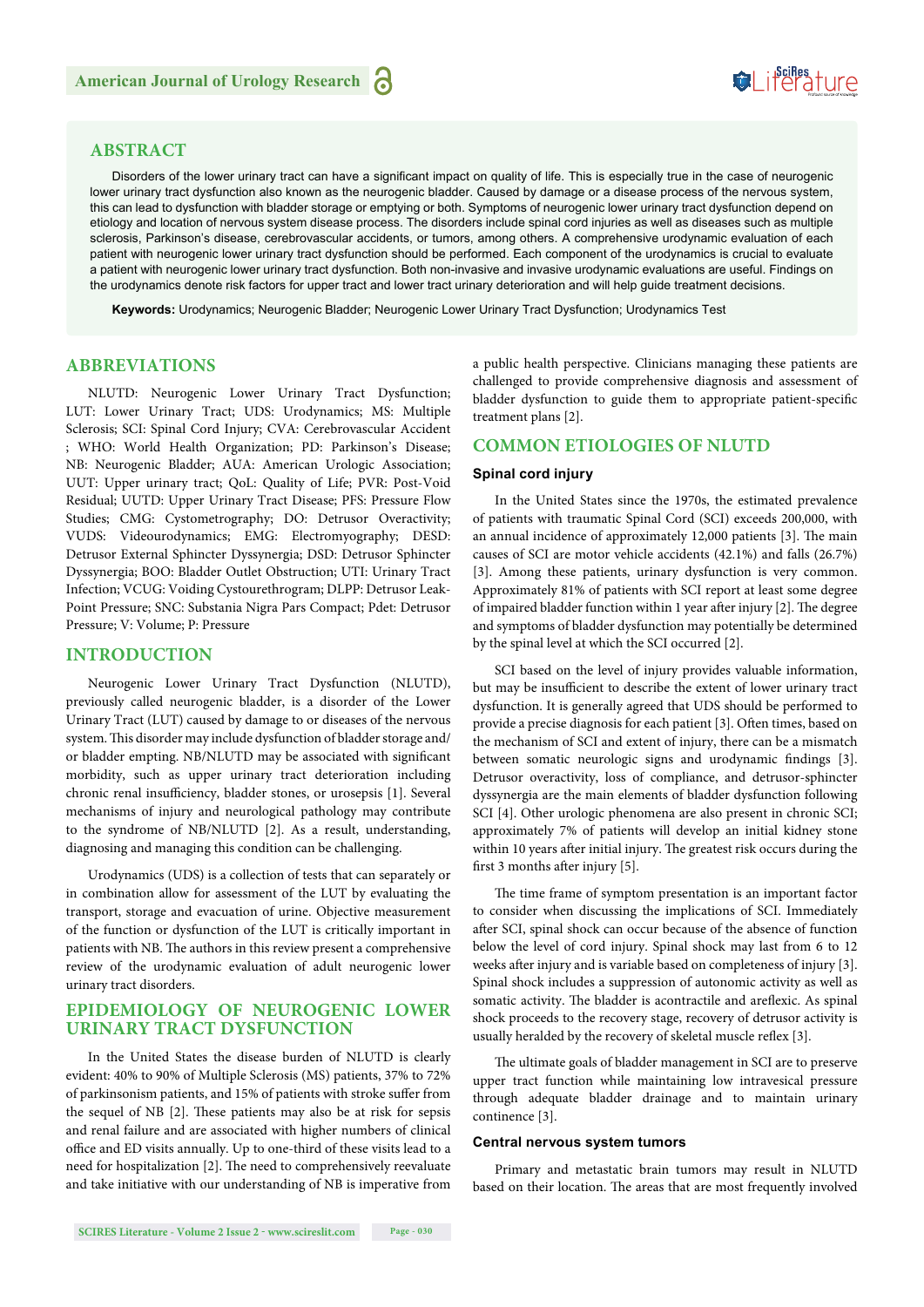with associated micturition dysfunction are the superior aspects of the frontal lobe. When lower urinary tract dysfunction occurs, it usually consists of detrusor overactivity and urinary incontinence [5]. In addition, urinary retention has also been described in patients with space-occupying lesions of the frontal cortex [5]. Anterior frontal lobe tumors have been observed to cause disturbances in micturition. The typical clinical picture of frontal lobe incontinence is of a patient with severe urgency and frequency of micturition with associated urge incontinence [4].

Uchiyama, et al. [6] investigated the pathophysiology of lower urinary tract dysfunctions in patients with spinal cord tumors. UDS and urinary questionnaires were performed to evaluate the patient population. Patients with cervical-thoracic tumors commonly had voiding symptoms (75%). The main urodynamic features on these patients were detrusor overactivity (39%) and hypocontractile detrusor during voiding (21%) [6]. Patients with epiconus/conus medullaris tumors commonly had voiding symptoms as well (58%). They however were found to have decreased urge to void (50%), detrusor-sphincter dyssynergia (42%), and acontractile detrusor on voiding (32%). Patients with cauda equina tumors commonly had storage symptoms (88%), of which sensory urgency was most common (63%). The authors concluded that spinal cord tumors presented with a greatly unpredictable pattern of detrusor-sphincterlesion, thus highlighting the importance of urodynamic studies for proper diagnosis [6].

#### **Cerebrovascular accident**

The annual incidence in the United States of Cerebrovascular Accident (CVA) has been cited as approximately 795,000 and 15 million worldwide. The cited prevalence of urinary incontinence ranges from 32% to 79% on hospital admission for CVA, 25% to 28% on discharge, and 12% to 19% several months later. After an initial acute CVA, urinary retention from acontractile detrusor often occurs. The most common long-term expression of LUT dysfunction after CVA is phasic detrusor overactivity [5]. Gariballa, [7] found that urinary incontinence at admission had a hazard ratio of 2.8 as a predictor of stroke death at 3 months. Stroke patients incontinent of urine were malnourished and had an increased risk of infective complications during their hospital course.

Damage to the nervous system will trigger a sequence of events that will induce the body's inherent capacity to undergo structural and functional modification [5]. Neuroplastic changes consist of changes in neural reorganization of the micturition reflex that occur after complete spinal cord transection above the level of S2 and the changes in the peripheral parasympathetic innervation of the LUT [5].

Gelber, et al. [8] prospectively studied bladder function in stroke patients to determine the mechanisms responsible for poststroke urinary incontinence. Results showed that incontinence was associated with large infarcts, aphasia, cognitive impairment, and functional disability ( $p < 0.05$ ). Urodynamic studies performed on all 19 incontinent patients revealed bladder overactivity in 37%, normal studies in 37%, bladder hypocontractility in 21%, and detrusorsphincter dyssynergia in 5% [8]. The authors elucidated three major mechanisms responsible for post stroke urinary incontinence.

- 1. Disruption of the neuro-micturition pathways, resulting in bladder overactivity and urgency incontinence.
- 2. Incontinence due to stroke-related cognitive and language deficits, with normal bladder function.

3. Concurrent neuropathy or medication use, resulting in bladder hyporeflexia and overflow incontinence [8].

*Wein et al* coined two possible mechanisms for the incontinence associated with involuntary bladder contractions in patients who have sustained a CVA:

- 1. Impaired striated sphincter control and
- 2. Lack of appreciation of bladder filling and impending bladder contraction [5].

Burney, et al. [9] evaluated the correlation of the site of brain injury with urodynamic findings. Complete urodynamic studies on patients were completed within 72 hours of established CVA. The majority of the lesions responsible for detrusor overactivity were from the cerebral cortex and internal capsule. The internal capsule is an area of condensation of various ascending and descending tracts, thus lesions usually mimic frontoparietal lesions. Detrusor acontractility was noted in association with cerebellar infarcts and no effect on the external urethral sphincter. Of all 21 patients with acontractility 81% had hemorrhagic infarcts. The cerebellum derives sensory input from the detrusor and pelvic floor musculature through spinocerebellar tracts. Detrusor-sphincter dyssynergia was related to large focal lesions and combined internal capsule/basal ganglia lesions [9].

#### **Multiple sclerosis**

The World Health Organization (WHO) in 2008 estimated that 2 to 2.5 million people worldwide had Multiple Sclerosis (MS). The age of onset most commonly occurs at 30 to 38 years of age for relapsing, remitting, and progressive phases. The demyelinating process most commonly involves the lateral corticospinal (pyramidal) and reticulospinal columns of the cervical spinal cord, and it is thus not surprising that LUT dysfunction and sphincter dysfunction are so common [5]. The incidence of LUT dysfunction in MS is related to patient-specific disability status, 50% to 90% report voiding symptoms at some time; the prevalence of incontinence is cited as 37% to 72% [5].

Detrusor overactivity is the most common abnormality detected, occurring in 34% to 99% in reported patient series. Striated sphincter dyssynergia coexists with overactivity in 30% to 65% of patients. The prevalence of coexistent impaired detrusor contractility or areflexia ranges from 12% to 38% [5].

Most patients with MS have pathological lesions at multiple central nervous system sites. Therefore, it is difficult to establish a definitive relationship between lesion site and bladder dysfunction [10]. Araki, et al. [10] investigated the relationship of voiding dysfunction type and the lesion site in patients with MS. In their findings, lesions at the cervical level are most susceptible to detrusor-sphincter dyssynergia. In addition, the study showed that detrusor hypocontractility results mainly from lesions at the pons. Litwiller, et al. [11] discussed specific urinary complaints and possible correlating neurologic lesion sites. Detrusor overactivity was associated with a high incidence of cervical and intracranial plaque formation in MS. Detrusor hypocontractility was related to cerebellar plaque involvement, lack of cortical facilitatory input or sacral cord involvement. Detrusor-sphincter dyssynergia highly correlated with cervical plaque formation as well as increased cerebrospinal fluid myelin basic protein.

The wide range of underlying bladder and sphincter abnormalities behooves the urologist to utilize urodynamic evaluation on a regular basis in the individualized bladder management of MS patients [11].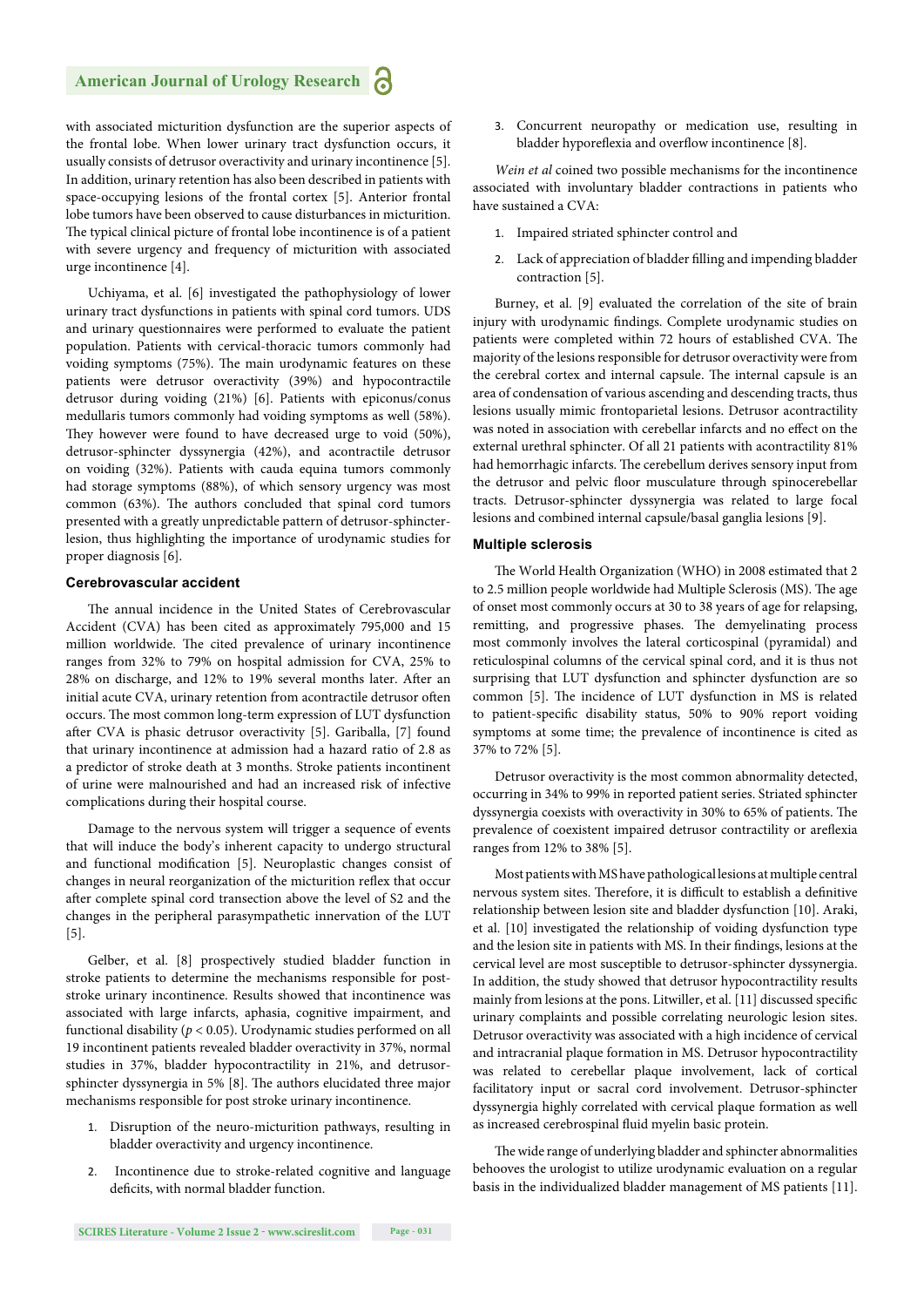Ciancio, et al. [12] discussed the plasticity of MS in regards to voiding dysfunction and the importance of analyzing urodynamic pattern changes when managing bladder symptoms for MS patients. In their series, 43% of patients with no new urologic symptoms developed a change in the urodynamic pattern or compliance on follow-up examination [12].

#### **Parkinson's disease**

Parkinson's Disease (PD) is a neurodegenerative disorder associated with loss of dopaminergic neurons. Bladder dysfunction is one of the most common autonomic disorders, the incidence estimated at 55-80% [13]. Patients typically present with extrapyramidal neurologic symptoms and urinary dysfunction as a manifestation of autonomic failure [2]. The time from onset of PD to initiation of LUTS in most studies averages 5 years. The most frequent symptoms include nocturia in 86% of patients, followed by frequency in 71% of patients, and urgency in 68% of patients [5].

It has been hypothesized that dopamine modulates the normal micturition reflex; thus, neurogenic degeneration in the nigrostriatal pathway leads to the significant LUT dysfunction associated with PD [5]. The net effect of the basal ganglia on micturition is thought to be inhibitory. The micturition reflex is under the influences of dopamine and GABA [13]. One widely accepted theory of urinary dysfunction in PD involves the D1 receptors and that cell depletion in the SNC in PD results in the loss of D1-mediated inhibition of the micturition reflex and consequently results in detrusor overactivity [14]. The urodynamic diagnosis with involuntary rise in detrusor pressure during filling of the bladder refers to detrusor overactivity [14]. The storage-phase urodynamic abnormalities in PD include reduced bladder capacity together with detrusor over activity [13].

Another potential mechanism of urinary dysfunction in PD is the pharmacological effects of anti parkinsonian medications. Levodopa, a mainstay in PD therapy has been shown to have an unpredictable effect on bladder function [15]. Brusa, et al. [16] evaluated the acute and chronic effects of levodopa on bladder function in PD patients and demonstrated that acute dosing significantly worsened bladder overactivity and bladder capacity. However, the chronic dosing group improved the first sensation of bladder filling and bladder capacity.

Overall, urinary dysfunction, primarily in the form of detrusor overactivity, may arise from direct effects of the disease or through the effects of PD medication therapy [14]. Since maintenance therapy of PD medications is essential to the successful management of PD patients, it is imperative to incorporate urodynamic studies to continually evaluate the oscillating nature of urinary dysfunction in PD patients.

#### **PATTERNS OF NB**

Certain patterns of NB exist as they relate to lesions in particular locations in the central nervous system.

#### **Above the brainstem**

Neurologic lesions above the brainstem that affect micturition typically result in involuntary bladder contractions. Sensation and voluntary striated sphincter function are usually preserved, but sensation may be deficient or delayed. Smooth and striated sphincter synergy is usually maintained [5]. Common symptoms include urinary frequency, urgency, and urge urinary incontinence [2]. In uninhibited neurogenic bladder dysfunction, there is usually reduced awareness of bladder fullness and a low capacity bladder due to reduction of inhibition of the pontine micturition center by cortical and subcortical structure damage. Urinary incontinence may occur with brain lesions occurring above the pontine micturition center, especially with bilateral lesions [17].

#### **Brainstem to sacral spinal cord**

Suprasacral spinal cord lesions in patients exhibit detrusor overactivity that may lead to urinary incontinence. In addition, detrusor-external sphincter dyssynergia can occur leading to obstructive voiding and incomplete bladder emptying [2]. Lesions between the pontine micturition center and sacral spinal cord produce upper motor neuron bladder [17]. Upper motor neuron bladder dysfunction is characterized by detrusor-sphincter dyssynergia, where simultaneous detrusor and urinary sphincter contractions produce high pressures in the bladder leading to vesicoureteral reflux that can cause renal damage [17]. As the bladder hyper tonicity produces hypertrophy of the detrusor muscle, the normal oblique course of the ureter through the detrusor wall at the ureterovesicular junction is compromised, thus allowing vesicoureteral reflux [17]. Lesions above the T10 level (above the sympathetic autonomic nervous system innervation of the bladder) will cause the bladder and sphincters to be spastic [17].

#### **Below Sacral Spinal Cord**

Trauma or disease below spinal cord level S2, manifests with detrusor areflexia [5]. Depending on the type and extent of neurologic injury, decreased bladder compliance may occur during filling. An open smooth sphincter area may result, but the striated sphincter may exhibit varied types of dysfunction [2]. Several variations of neurogenic bladder may result from damage to the sacral spinal cord. Lesions that damage the detrusor nucleus, but spare the pudendal nucleus produce a Mixed Type A bladder. The Mixed Type A neurogenic bladder renders the detrusor flaccid, while the intact pudendal nucleus is spastic producing a hypertonic external urinary sphincter [17]. Urinary retention will result as the bladder has low pressure with the spastic external sphincter [17]. The Mixed Type B neurogenic bladder results from sacral cord lesions that spare the detrusor nucleus, but damage the pudendal nucleus. A flaccid external urinary sphincter will result due to the pudendal nucleus lesion, while the bladder is spastic due to the disinhibited detrusor nucleus [17]. This pathogenicity will result in urinary incontinence.

# **URODYNAMIC STUDIES IN NEUROGENIC BLADDER**

Urodynamics (UDS) refers to a group of tests that individually or collectively allow for dynamic assessment of the Lower Urinary Tract (LUT) by evaluating the transport, storage and evacuation of urine. Though widely employed, the clinical utility of UDS is not well defined. UDS offers a more complete evaluation of the LUT through objective measurements of bladder and urethral function, which can assist in diagnosis and guide treatment strategies. There is a paucity of Level-1 evidence defining universal indications for UDS. This is likely because randomized controlled trials would be both dangerous and unethical due to the potentially devastating negative effects of untreated neurogenic dysfunction [18]. Per the most recent published AUA guideline statements on UDS, patients who may benefit from a UDS study include: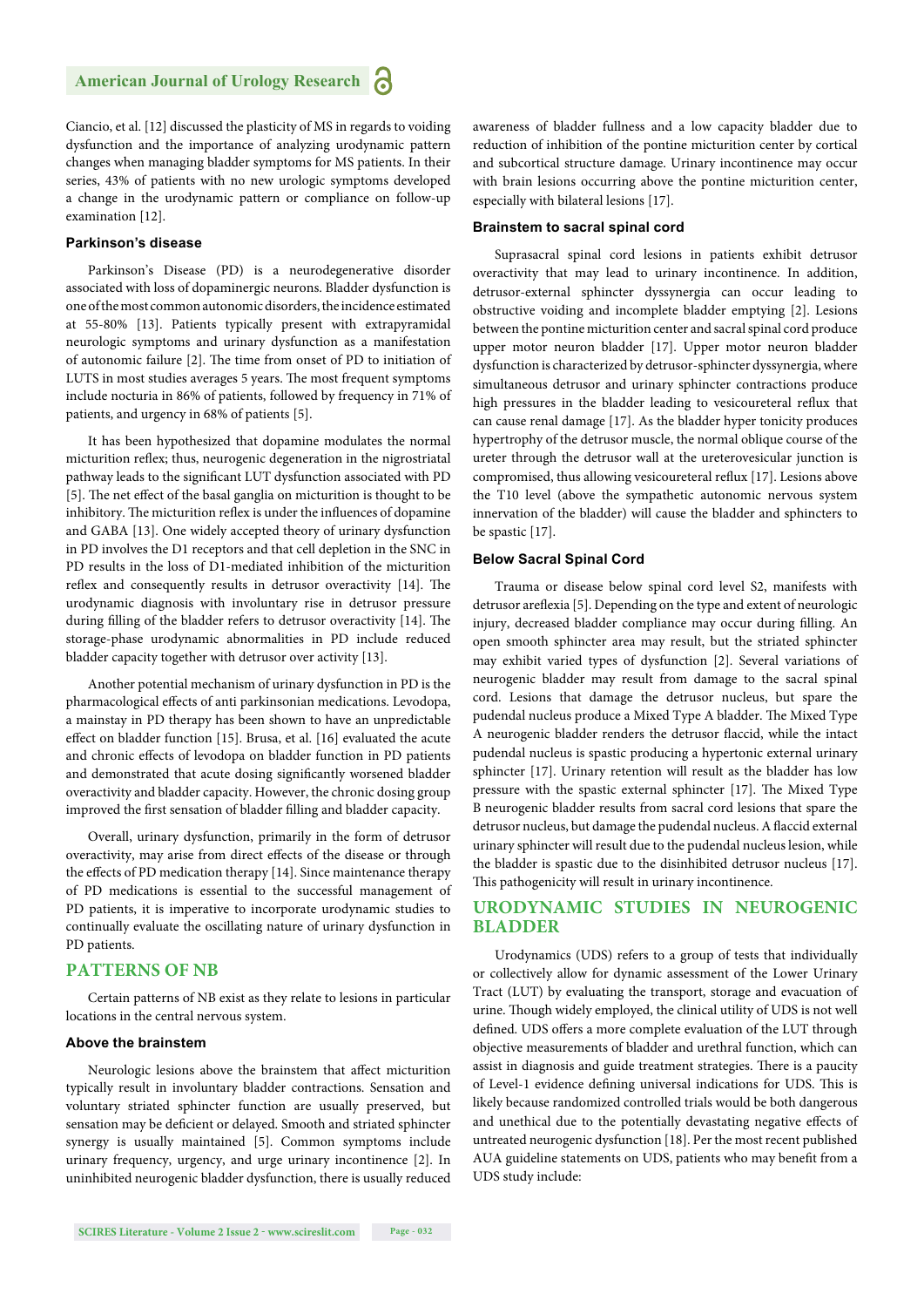- 1. Those in whom information beyond that obtained by a history, physical examination and basic tests is necessary in order make an accurate diagnosis and direct therapeutic decisions.
- 2. Those whose LUT condition may have the potential to cause deleterious and irreversible effects on the upper urinary tracts [19].

Both of these criteria are relevant to patients afflicted by NLUTD. Consequently, UDS, in addition to a thorough history and physical exam, plays an important role in the diagnosis and management of NLUTD.

Patients with NLUTD can be symptomatic or asymptomatic, and symptoms have not been demonstrated to reliably correlate with long-term complications [20]. UDS thus provides an essential opportunity to establish diagnosis and risk stratify patients [18]. If improperly managed, NLUTD can lead to upper urinary tract (UUT) decompensation, which has been attributed to elevated detrusor storage pressures [21]. Timely diagnosis and disease management is of utmost importance in maintaining good quality of life [22]. However, UDS is not without risk, and a proper analysis of potential risks and benefits of this invasive study is warranted.

Before UDS is performed, all patients must have thorough history and physical examination, including the use of a bladder diary for at least 2-3 days. Additionally, while there are currently no validated questionnaires specifically designed for neurourology patients, clinicians should consider the quality of life (QoL) of each patient. In patients with SCI, urodynamic functionality and bladder management strategies were shown to be correlated with changes in QoL [23]. Understanding the effect of management strategies on QoL is essential in designing individualized care plans for patients.

In determining whether or not to use UDS in the evaluation of a patient with suspected NLUTD, many clinicians consider the risk of having prolonged elevations in detrusor pressure (Pdet) during bladder filling or voiding, as this has been shown to be a primary indicator of progression to UUTD [24,25]. High suspicion for chronically elevated Pdet, such as in patients with spinal cord injury or myelomeningocele, is a compelling reason to use UDS for further evaluation and monitoring of treatment efficacy. On the other hand, patients with urgency incontinence after a stroke or women with multiple sclerosis with a low post-void residual (PVR) would generally be considered low risk and may be initially managed without UDS. Of course, there is a category of patients with moderate risk, such as men with Parkinson's disease or multiple sclerosis, where decisionmaking is not as straightforward [18].

The goal of this discussion is to define the different components of UDS used in the evaluation of patients suffering from NLUTD, to discuss specific urodynamic parameters and findings and to consider possible complications of UDS. Final thoughts will emphasize urodynamic risk factors for urinary tract deterioration and surveillance regimens in these patients.

## **COMPONENTS OF URODYNAMIC EVALUA-TION**

UDS is composed of various components that can be interpreted individually or in combination with other components. Recognizing occasional discrepancies in the meaning of urodynamic terms, all terms used in this discussion adhere to the definitions as defined by

the current International Continence Society guidelines [26]. UDS can be divided into non-invasive and invasive tests. Non-invasive UDS are preferred for initial evaluation as they are inexpensive, readily available, and have low associated morbidity [27]. Below, specific urodynamic tests are presented alongside current AUA recommendations in the context of neurogenic bladder.

#### **Non-Invasive urodynamic tests**

Post-void residual: The Post-Void Residual (PVR) is an assessment of bladder emptying evaluated either by ultrasound or catheterization. An elevated PVR indicates poor bladder emptying, but not the reason [18]. Per the most recent AUA guidelines, it is suggested that clinicians perform PVR assessment both during the initial evaluation and as part of ongoing follow-up of patients with neurogenic bladder [19]. Given the vast number of possible etiologies of NLUTD, the PVR helps to determine the degree of or absence of significant bladder or outlet dysfunction.

The timing of bladder dysfunction as identified through PVR is important in the context of NLUTD. For example, in cases of spinal shock due to a spinal cord injury, an abrupt change in bladder function occurs and may remain relatively stable after the insult. MS and PD tend to show progressive deterioration of bladder function over time, whereas other conditions such as a CVA may show bladder dysfunction on PVR that is confounded clinically by associated functional voiding issues due to mobility issues [19]. Thus, it is valuable to gather baseline PVR assessments in each patient and to compare these to future measurements, as certain etiologies for NLUTD may cause significant elevations of PVR over time. This finding may lead to an alteration in management (implementation of intermittent catheterization or surgical intervention), as elevated PVR can lead to UTI's, urosepsis, UUTD, and stone disease [19,28- 30]. Some experts believe a PVR < 100-200 is an acceptable goal to prevent infections and demonstrates normal detrusor function [31].

Pressure flow analysis: Pressure flow studies (PFS) allow for measurement of bladder pressure and urine flow rate, allowing for distinction between bladder outlet obstruction and detrusor hypocontractility/acontractility [32]. One particularly useful application of PFS in patients with NLUTD is in the diagnosis or evaluation of possible coexisting processes such as benign prostatic hyperplasia, incontinence overactive bladder, or diabetes, which may complicate the overall clinical picture [33-35]. According to the AUA panel recommendations, while there is little evidence supporting or refuting the use of PFS for patients with NLUTD, there is a role in providing a reliable identification of the voiding disorder, which can aid in determining management [19].

#### **Invasive urodynamic tests**

**Filling cystometrography:** Cystometrography (CMG) evaluates pressure/volume relationships of the bladder during filling. CMG can be performed through a variety of catheter types and different methods. A single-channel cystometry records isolated intravesical pressures during filling with a single catheter. Multichannel cystometry incorporates a bladder catheter and a second catheter, usually in the rectum or vagina to approximate intra-abdominal pressure. In general catheters should be 10 French or less in caliber to avoid urethral irritation and obstruction of flow. Four catheterbased manometer systems are used in clinical practice. Water-filled catheters use water as a transduction medium; while air-charged catheters use air as a transduction medium. Fiber-optic and microtip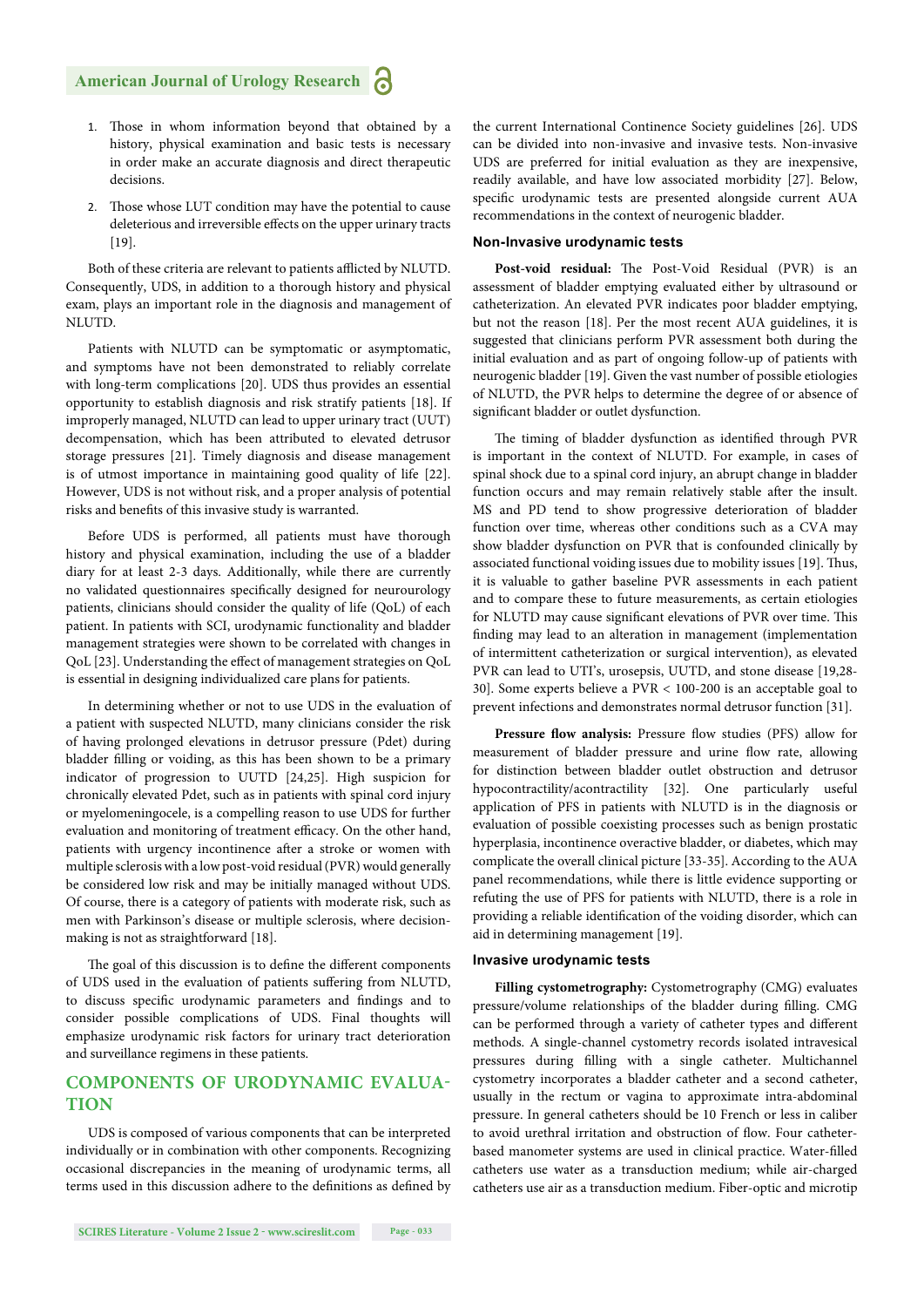transducers use electrical transduction mediums [36]. Bladder sensations, compliance, bladder capacity and the presence or absence of detrusor overactivity (DO) can all be determined. Per AUA guidelines, it is recommended to perform a cystometric evaluation during the initial workup (or after period of spinal shock in SCI) of patients with relevant neurological conditions with or without symptoms and as part of ongoing follow-up if appropriate [19]. In patients with meningomyelocele and SCI, CMG provides valuable therapeutic and prognostic information; one of the goals of managing these conditions is to keep intravesical pressures low to prevent UUTD. In other neurologic conditions like MS, PD and CVA, there is a role for CMG to evaluate detrusor function and protect renal function, but it is less defined in these patient populations [19,33,37].

**Videourodynamics:** Videourodynamics (VUDS) combines UDS parameters with radiographic imaging (most commonly C-arm fluoroscopy) of the LUT, providing the most precise evaluation of voiding function/dysfunction [24]. VUDS is widely considered to be the gold standard in the evaluation of NLUTD [1,38]. Concomitant radiographic imaging allows for identification of anatomic and structural abnormalities in the bladder neck or elsewhere, which when interpreted alongside urodynamic parameters, may provide insight on the underlying neuropathology [39,40]. Per AUA guidelines, clinicians are encouraged to perform VUDS in patients with neurologic disease at risk for NLUTD or in patients with other neuropathology with elevated PVR or urinary symptoms [19].

**Electromyography:** Electromyography (EMG) measures striated external urethral and anal sphincters and pelvic floor muscle activity to evaluate for possible abnormal function. EMG can be performed with monopolar needle electrodes or concentric needle electrodes. Concentric needle electrodes have a stable signal and provide a more focal/specific measurement. The monopolar needle electrode has the capability of measuring both normal and denervated muscle activity. Monopolar needles have a larger measuring area (approximately three times that of concentric needles), thus recruiting activity from a larger amount of muscle fibers than concentric needles [41-43]. In patients with NLUTD, this test is especially helpful in determining presence of detrusor external sphincter dyssynergia (DESD) [12,44], and whether or not perineal muscles are coordinated with detrusor contractions [45]. EMG testing is technical difficult to perform and prone to artifact. However, when interpreted alongside VUDS, CMG and PFA, EMG is currently recommended in patients at risk for NLUTD secondary to relevant neuropathology, in patients with elevated PVR, or in patients with urinary symptoms in the context neurologic disease [19]. See table 1 for an overview of AUA recommendations and evidence grading [46].

# **URODYNAMIC FINDINGS IN THE NEURO-GENIC LOWER URINARY TRACT DYSFUNC-TION**

#### **Detrusor sphincter dyssynergia**

Detrusor Sphincter Dyssynergia (DSD) is an urodynamic description of BOO resulting from involuntary urethral sphincter activation coupled with detrusor muscle contraction. It can only occur in the presence of neuropathology, and falls into the general category of dysfunctional voiding in the absence of neuropathology [26]. DSD is commonly associated with SCI, MS, spina bifida, and may put patients with NLUTD at increased risk for autonomic dysreflexia, recurrent UTI's, or UUTD if not properly managed [47]. Diagnosis **Table 1:** AUA/SUFU Guidelines on Urodynamic Evaluation of Neurogenic Lower Urinary Tract Dysfunction [42].

| Guideline                                                                                                                                                                                                 | <b>Evidence Grade</b> |
|-----------------------------------------------------------------------------------------------------------------------------------------------------------------------------------------------------------|-----------------------|
| Perform a PVR assessment during a UDS study or<br>separately during the initial evaluation and continue<br>during follow up when appropriate for patients with<br>relevant neurological conditions        | R                     |
| Perform a CMG or pressure flow study during the initial<br>evaluation and continue during follow up for patients<br>when appropriate with relevant neurological conditions.                               | С                     |
| Perform a pressure flow analysis in patients in patients<br>with relevant neurological conditions who are at high risk<br>for neurogenic bladder, elevated PVR, or with LUTS                              | C                     |
| Fluoroscopy should be combined with UDS to perform<br>a VUDS for patients with relevant neurologic conditions<br>who are at risk for neurogenic bladder, elevated PVR,<br>or with LUTS.                   | r.                    |
| An EMG should be performed in with a CMG +/- a<br>pressure flow study and VUDS for patients with relevant<br>neurologic conditions who are at risk of neurogenic<br>bladder, eleveated PVR, or with LUTS. | r.                    |

typically involved EMG, VCUG (if available) and urethral pressure profiles. Detailed urodynamic diagnostic criteria characterizing DSD have been described elsewhere [47-49].

#### **Detrusor overactivity**

Detrusor Overactivity (DO) is defined as involuntary detrusor contractions during filling that are unable to be suppressed by the patient. DO is diagnosed during CMG by visualizing uninitiated detrusor contractions during bladder filling, which can lead to urgency/frequency symptoms, incontinence at low storage volumes and elevated pressures [27]. In the context of NLUTD may cause incontinence, potentially leading to embarrassment, depression, social isolation, skin decubiti, urethral erosions and UUTD [50].

#### **Low bladder compliance**

Compliance is defined as the increase in pressure per unit of volume (V/P). The bladder is normally very compliant and can reach high volumes with very little increase in detrusor pressure. Low bladder compliance originates from disease processes within the bladder wall resulting in fibrosis and decreased elasticity [51].

#### **Abnormal detrusor leak-point pressure**

Detrusor Leak-Point Pressure (DLPP) is the lowest detrusor pressure at which urine leakage occurs in the absence of a detrusor contraction or increased abdominal pressure [26]. DLPP testing followed observations of urinary incontinence secondary to impaired bladder compliance in children with MMC. Retrospective evaluation was done in the hope of finding predictive facts for UUTD [24]. Based on the recent recommendations from the ICS, DLPP can discriminate patients at high risk for UUTD, but should not be used as a sole parameter. Previously, a cut-off of  $40cm H_2O$  was used, but it may have too low a sensitivity to predict UUTD. Other factors that codetermine UUTD risk include bladder compliance, volume where leakage occurs, and detrusor contraction duration and amplitude [52].

#### **COMPLICATIONS OF URODYNAMICS**

UDS is generally well tolerated. However, UDS may be associated with significant morbidity and discomfort. UTI's are a well-studied complication, and one should assure sterile urine prior to UDS. Significant bacteriuria is present in about 1%-4% of women and 2%-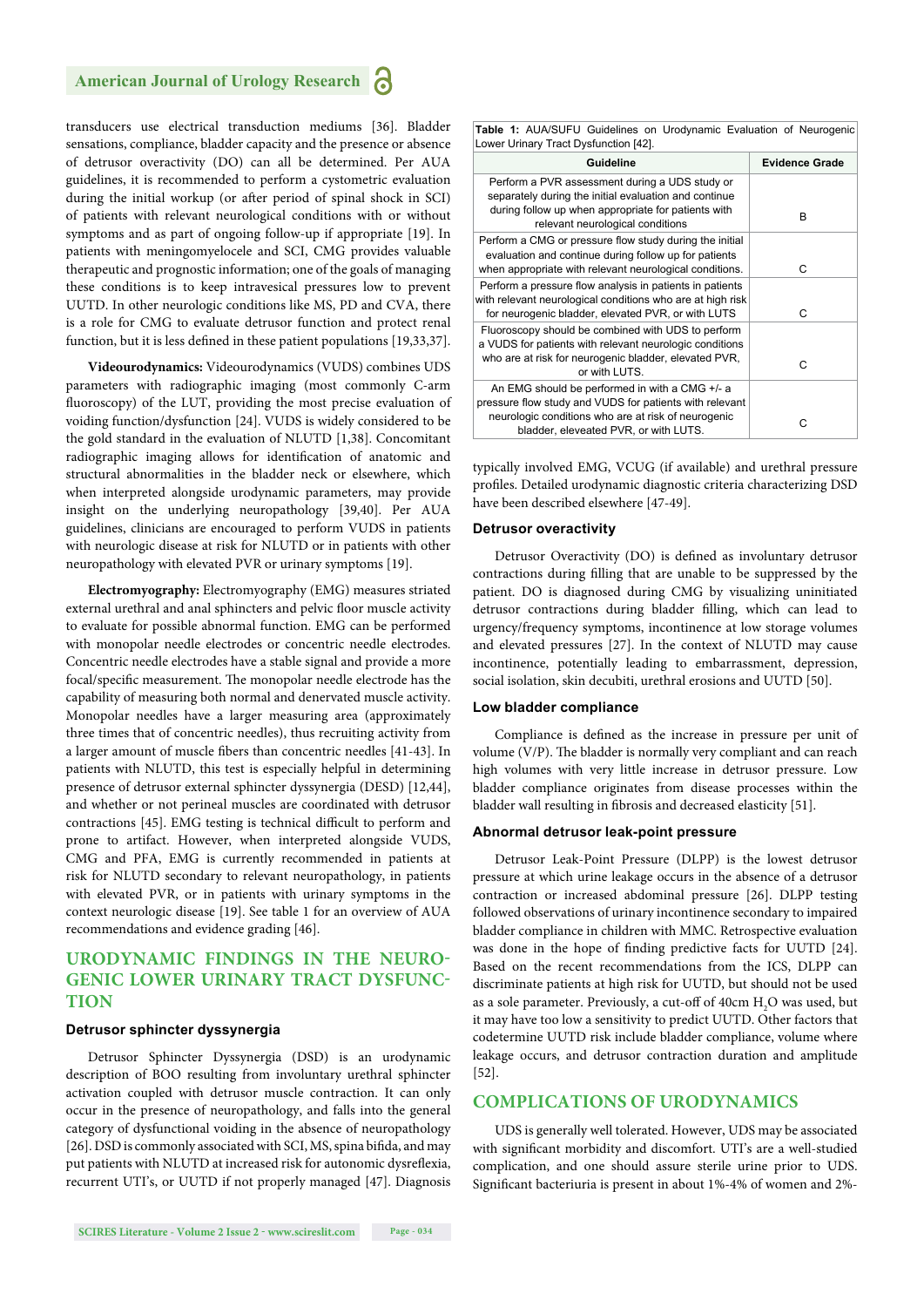6% of men after UDS [53]. Gross hematuria and urinary retention, while rare in women, may occur in about 3%-4% of men, with obstructed patients at higher risk [54]. Autonomic dysreflexia, an exaggerated sympathetic response to afferent visceral or painful stimuli, can occur and may have life-threatening consequences. Generally, this phenomenon occurs most frequently in patients with SCI at level T6 or above. Common symptoms include flushing, sweating, headaches, bradycardia, and severe hypertension that may necessitate immediate management [19].

#### **High-risk urodynamic features of the neurogenic bladder**

Urinary dysfunction associated with NLUT puts a patient at increased risk of various sequela that can lead to deterioration of both the UUT and LUT. Risk of deterioration is associated with decreased bladder compliance, DSD, elevated detrusor pressure, elevated detrusor leak point pressure, and urinary retention with elevated intravesicular pressures [55]. Of these risk factors, detrusor pressure seems to confer the highest risk of morbidity and mortality in the patient [24,56]. Conditions such as myelodysplasia and suprasacral spinal cord injury place the patient at high-risk for elevated detrusor pressure due to detrusor hyperreflexia and DSD [57-60]. UDS play an important role in the assessment of NLUT in patients that are high-risk for urinary tract deterioration, which are those with myelodysplasia, spinal cord injury, males with MS and anorectal abnormalities [55]. Initial work up in these patients would include imaging as well as full urodynamic study to establish the type and degree of dysfunction [20,57,60]. This could include, but not limited to VUDS, CMG, and EMG. In order to monitor for high-risk sequela, subsequent visits should at least include PVR to assess for the presence of urinary retention and DLPP, as this has been show to have strong predictive value with regard to progression of specifically UUTD [57].

#### **Risk factors for upper urinary tract deterioration**

The most predictive factor for UUTD in patients with NLUT is detrusor pressure [20]. These patients are at high-risk for upper urinary tract deterioration with 25% progressing to renal failure within 20 years [61]. This increased risk is associated with multiple factors including vesiculoureteral reflux, recurrent pyelonephritis, and recurrent urinary calculi. In conditions with high-risk of persistently elevated detrusor pressures, studies have shown that most, if not all patients will eventually present with vesiculoureteral reflux and resultant hydronephrosis if left untreated [49,62,63]. Recurrent urinary calculi and recurrent pyelonephritis are wellestablished risk factors for histopathologic changes in the kidney and subsequent renal insufficiency or failure [63]. In NLUT, there may be a persistence of urine stagnation, which predisposes these patients to increased incidence of these recurrent pathologies and subsequent renal failure. Incidence of renal calculi and pyelonephritis in NLUT is 29-55% and 8-22% respectively, with higher incidences in those patients requiring ureteral stents, intermittent catheterization, or suprapubic catheterization [61,64-66].

Considering the high-risk of UUT complications and deterioration in patients with NLUT, surveillance and appropriate intervention plays an important role in decreasing the associated morbidity and mortality. Regular follow-up for and surveillance is warranted in all patients with NLUT, which should include renal ultrasound and PVR. Conditions that are high-risk for UUT complications, as previously stated, may benefit from regular surveillance with UDS [59]. The most effective studies are aimed at assessing detrusor pressure, as this is associated with the highest risk of UUT deterioration. These

studies include bladder storage pressure, detrusor leak point pressure, and bladder compliance with the first two expected to be less than 40mmHg in order to assume minimal risk of UUT deterioration [20,59]. One study showed that a detrusor leak point pressure of up to 75mmHg may actually be permissible and only above this pressure does the patient have a statistically significant risk of deterioration [67].

#### **Risk factors for lower urinary tract deterioration**

LUT deterioration represents a lower percentage of the morbidity and mortality associated with NLUT, though complications can still result in devastating outcomes. Risk factors for LUT complications in these patients include incomplete emptying, elevated intravesical pressure, and catheter use [68]. Major LUT complications include recurrent UTIs, bladder calculi, and urethral strictures. UTIs are the most common complication with a prevalence of as high as 57% and an incidence of 2.5 episodes per person per year [69]. Incidence of bacteremia in patients with NLUT, specifically in patients with spinal cord injury is 1.3% with 74% of those infections originating from the urinary tract [70]. Mortality associated with bacteremia in these patients is 17%, thus the risk of severe complications originating from a UTI is very high [71].

The role of UDS for regular surveillance of the LUT in NLUT patients remains unclear. The risk factors previously stated could be reliably evaluated through the use of UDS, however the approach to therapy may not be modified based on the findings. The role of prophylactic antibiotics for patients that demonstrate a urodynamic pattern that predisposes to UTIs in currently unclear. Some studies have demonstrated a significant reduction in the incidence of UTIs [68,72-74]. However prophylaxis has also been shown to greatly increase the amount of bacterial resistance, which may outweigh the benefits associated with prophylactic therapy [75]. Further studies are required to determine the efficacy of antibiotic prophylaxis as well as the usefulness of regular urodynamic surveillance.

#### **Surveillance regimen and frequency of UDS**

Surveillance protocols and frequency for NLUT patients with regard to UDS have not yet been clearly defined. UDS are both costly as well as having associated morbidity, which must be considered when determining indications for studies [76]. It is clear that at minimum, high-risk patients with NLUT could benefit from regular UDS, however, it may be the case that all patients with NLUT would stand to benefit. Surveillance should be aimed at risks for renal failure as this poses the largest risk for morbidity and mortality and these patients [49]. To assess for UUT and risk of renal failure, studies should include detrusor pressure, intravesical pressure, and detrusor leak point pressure [24,55,56]. Symptoms for UUT deterioration to the point of renal insufficiency tend to present late, thus waiting to perform studies with the onset of symptoms is not sufficient for appropriate monitoring [20].

Currently there is a dearth of data with regard to the appropriate frequency of UDS in patients with NLUT. The European Association of Urology recommends that in patients with NLUT, follow-up UDS be employed every 2 years in all patients with frequency being increased to yearly in those with detrusor overactivity and/ or low bladder compliance [59]. Alternatively, SCI Think Tank proposed yearly urodynamic surveillance only in NLUT patients considered to be high-risk for complications, which includes those with myelodysplasia, spinal cord injuries, and males with MS, and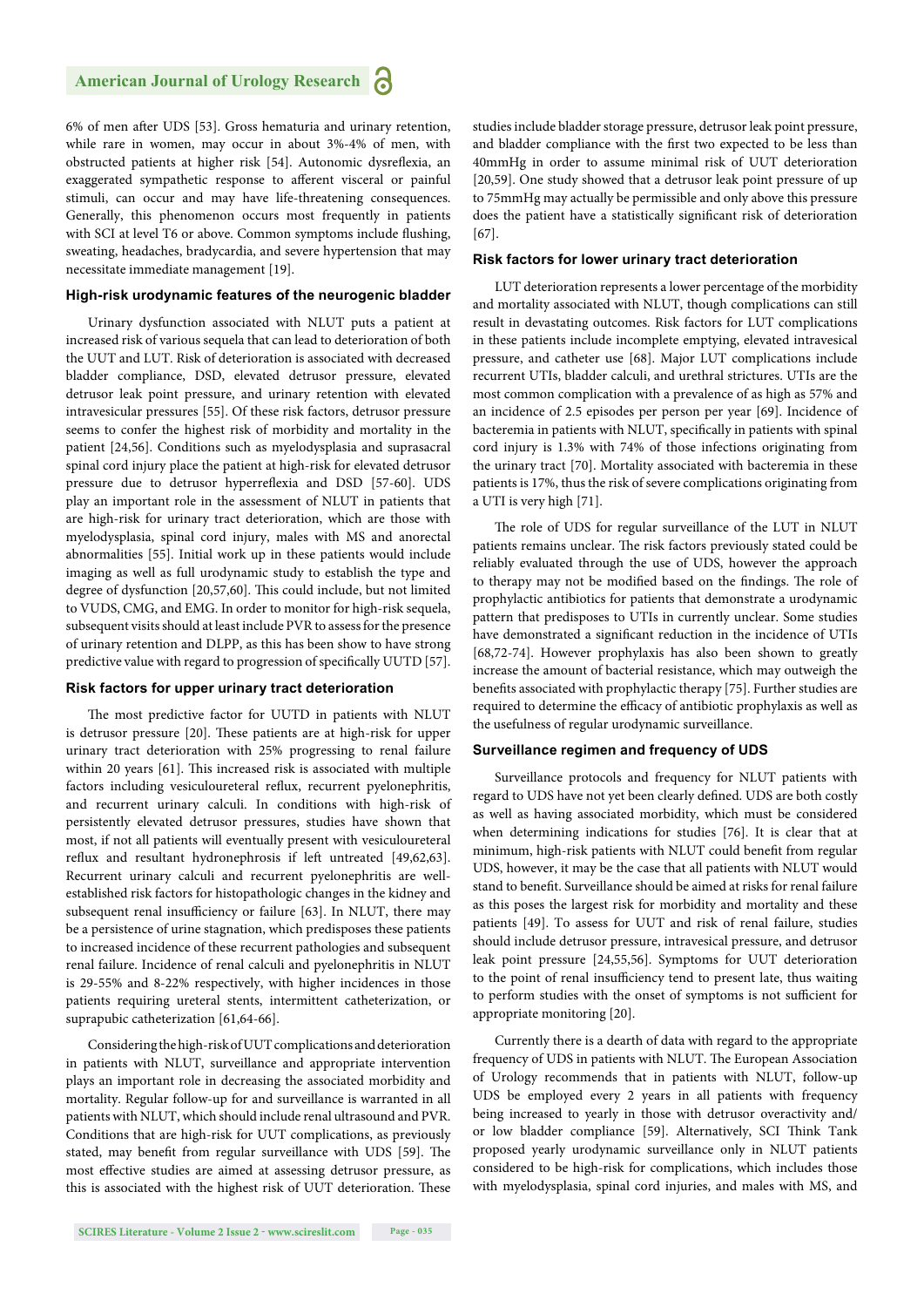anorectal abnormalities [77]. Further studies must be performed to determine the optimal patient populations, regimen and frequency of UDS.

#### **CONCLUSION**

The neurogenic lower urinary tract dysfunction is a complex and heterogeneous condition with potentially devastating consequences if not adequately evaluated and appropriately managed. Early detection of high-risk features (e.g., low detrusor compliance, detrusor sphincter dyssynergia and vesicoureteral reflux) and appropriate management can potentially obviate deterioration of upper urinary tract function. Urodynamics plays an important role in the functional assessment of the lower urinary tract function, specifically identifying high-risk features and by defining baseline parameters to which future measurement can be compared during goal-directed treatment. Future studies are warranted to better define the role of UDS within specific neurourological disease states and to better identify prognostic factors that may change management strategies of adult neurogenic lower urinary tract dysfunction.

#### **REFERENCES**

- 1. Groen J, Pannek J, Castro Diaz D, Del Popolo G, Gross T, Hamid R, et al. Summary of European Association of Urology (EAU) Guidelines on Neuro-Urology. Eur Urol. 2016; 69: 324-333. https://goo.gl/NNcC9e
- 2. Ginsberg, D. The epidemiology and pathophysiology of neurogenic bladder. Am J Manag Care, 2013; 19: 191-196. https://goo.gl/EhGr7K
- 3. Jeong SJ, SY Cho, SJ Oh. Spinal cord/brain injury and the neurogenic bladder. Urol Clin North Am. 2010; 37**:** 537-546. https://goo.gl/HbR6Xt
- 4. Fowler CJ. Neurological disorders of micturition and their treatment. Brain. 1999; 122: 1213-1231. https://goo.gl/N4Fpd5
- 5. Scott McDougal W, Alan J Wein, Louis R Kavoussi, Alan W Partin, Craig A. Peter Campbell-Walsh Urology, 11th Edition, AJ Wein, et al. Editors. Elsevier Saunders: Philadelphia; 2016. p. 1761-1795. https://goo.gl/kpcWKb
- 6. Uchiyama T, Sakakibara R, Hattori T, Yamanishi T. Lower urinary tract dysfunctions in patients with spinal cord tumors. Neurourol Urodyn. 2004; 23: 68-75. https://goo.gl/hkCn6D
- 7. Gariballa SE. Potentially treatable causes of poor outcome in acute stroke patients with urinary incontinence. Acta Neurol Scand. 2003; 107: 336-40. https://goo.gl/cWL7hC
- 8. Gelber DA, Good DC, Laven LJ, Verhulst SJ. Causes of urinary incontinence after acute hemispheric stroke*.* Stroke. 1993; 24: 378-382. https://goo.gl/JmLdRj
- 9. Burney TL, Senapati M, Desai S, Choudhary ST, Badlani GH. Acute cerebrovascular accident and lower urinary tract dysfunction: a prospective correlation of the site of brain injury with urodynamic findings. J Urol. 1996;156: 1748-1750. https://goo.gl/qicgqG
- 10. Araki I, Matsui M, Ozawa K, Takeda M, Kuno S. Relationship of bladder dysfunction to lesion site in multiple sclerosis*.* J Urol. 2003; 169: 1384-1387. https://goo.gl/ppczSi
- 11. Litwiller SE, EM Frohman, PE Zimmern. Multiple sclerosis and the urologist*.* J Urol. 1999; 161: 743-757. https://goo.gl/7KUBtZ
- 12. Ciancio SJ, Mutchnik SE, Rivera VM, Boone TB. Urodynamic pattern changes in multiple sclerosis. Urology. 2001; 57: 239-245. https://goo.gl/pT2e4T
- 13. Sakakibara R, Tateno F, Kishi M, Tsuyuzaki Y, Uchiyama T, Yamamoto T. Pathophysiology of bladder dysfunction in Parkinson's disease. Neurobiol Dis. 2012; 46: 565-71. https://goo.gl/kRzyLE
- 14. Blackett H, R Walker, B Wood. Urinary dysfunction in Parkinson's disease: a review*.* Parkinsonism Relat Disord. 2009. 15: 81-87. https://goo.gl/51e9cy
- 15. Yeo L, Singh R, Gundeti M, Barua JM, Masood J. Urinary tract dysfunction in Parkinson's disease: a review. Int Urol Nephrol. 2012; 44**:** 415-424. https://goo.gl/hyPvaL
- 16. Brusa L, Petta F, Pisani A, Moschella V, Iani C, Stanzione P, et al. Acute vs chronic effects of L-dopa on bladder function in patients with mild Parkinson disease. Neurology. 2007; 68: 1455-1449. https://goo.gl/soQdVS
- 17. Dorsher PT, PM McIntosh. Neurogenic bladder. Advances in Urology. 2011. 2012: 816274. https://goo.gl/Z2ru7K
- 18. Nitti V, B Brucker. Campbell-Walsh Urology. 11th Edition. A.J. Wein et al. Editors. Elsevier Saunders: Philadelphia, 2016; 1718-1742.
- 19. Collins CW, Winters JC. AUA/SUFU adult urodynamics guideline: a clinical review. Urol Clin North Am. 2014; 41: 353-62. https://goo.gl/FDoHHK
- 20. Nosseir M, A Hinkel, J Pannek. Clinical usefulness of urodynamic assessment for maintenance of bladder function in patients with spinal cord injury. Neurourol Urodyn. 2007; 26: 228-233. https://goo.gl/T9dr3w
- 21. Satar N, Bauer SB, Shefner J, Kelly MD, Darbey MM. The effects of delayed diagnosis and treatment in patients with an occult spinal dysraphism*.* J Urol. 1995; 154: 754-758. https://goo.gl/yfYvGX
- 22. Bomalaski MD, JL Teague, B Brooks. The long-term impact of urological management on the quality of life of children with spina bifida. J Urol. 1995: 154: 778-781. https://goo.gl/S9o8SA
- 23. Pannek J, B Kullik. Does optimizing bladder management equal optimizing quality of life? Correlation between health-related quality of life and urodynamic parameters in patients with spinal cord lesions. Urology. 2009; 74: 263-266. https://goo.gl/qLYBmb
- 24. McGuire EJ, RD Cespedes, HE O'Connell. Leak-point pressures. Urol Clin North Am. 1996; 23: 253-262. https://goo.gl/TqzoGc
- 25. Kurzrock EA, S Polse. Renal deterioration in myelodysplastic children: urodynamic evaluation and clinical correlates. J Urol. 1998; 159: 1657-1661. https://goo.gl/YvAQUi
- 26. Abrams P, Cardozo L, Fall M, Griffiths D, Rosier P, Ulmsten U, et al. The standardisation of terminology of lower urinary tract function: report from the Standardisation Sub-committee of the International Continence Society. Neurourol Urodyn. 2002; 21: 167-178. https://goo.gl/sHGL6n
- 27. Allio BA, AC Peterson. Urodynamic and physiologic patterns associated with the common causes of neurogenic bladder in adults*.* Transl Androl Urol, 2016. 5: 31-38. https://goo.gl/R7zPd7
- 28. Fakas M, Souli M, Koratzanis G, Karageorgiou C, Giamarellou H, Kanellakopoulou K. Effects of antimicrobial prophylaxis on asymptomatic bacteriuria and predictors of failure in patients with multiple sclerosis. J Chemother. 2010; 22: 36-43. https://goo.gl/3FHpEC
- 29. Ito T, Sakakibara R, Yasuda K, Yamamoto T, Uchiyama T, Liu Z, et al. Incomplete emptying and urinary retention in multiple-system atrophy: when does it occur and how do we manage it? Mov Disord. 2006; 21: 816-823. https://goo.gl/pdNnEG
- 30. Bemelmans BL, Hommes OR, Van Kerrebroeck PE, Lemmens WA, Doesburg WH, Debruyne FM. Evidence for early lower urinary tract dysfunction in clinically silent multiple sclerosis. J Urol. 1991; 145: 1219-1224. https://goo.gl/r7xqYU
- 31. Vodusek DB, F Boller. Introduction*.* Handb Clin Neurol. 2015; 130: 3-7. https://goo.gl/uFFsN6
- 32. Sakakibara R, Fowler CJ, Hattori T, Hussain IF, Swinn MJ, Uchiyama T, et al. Pressure-flow study as an evaluating method of neurogenic urethral relaxation failure. J Auton Nerv Syst. 2000; 80: 85-88. https://goo.gl/Lx1C1N
- 33. Nitti VW, H Adler, AJ Combs. The role of urodynamics in the evaluation of voiding dysfunction in men after cerebrovascular accident. J Urol, 1996. 155**:**  263-266. https://goo.gl/h8k71N
- 34. Kaplan SA, AE Te, JG Blaivas. Urodynamic findings in patients with diabetic cystopathy*.* J Urol. 1995; 153: 342-344. https://goo.gl/chTqqn
- 35. Rapidi CA, Karandreas N, Katsifotis C, Benroubi M, Petropoulou K, Theodorou C. A combined urodynamic and electrophysiological study of diabetic cystopathy*.* Neurourol Urodyn. 2006. 25: 32-38. https://goo.gl/9E5AET
- 36. Cooper MA, Fletter PC, Zaszczurynski PJ, Damaser MS. Comparison of air-charged and water-filled urodynamic pressure measurement catheters. Neurourol Urodyn. 2011; 30**:** 329-334. https://goo.gl/Ayb2Mx